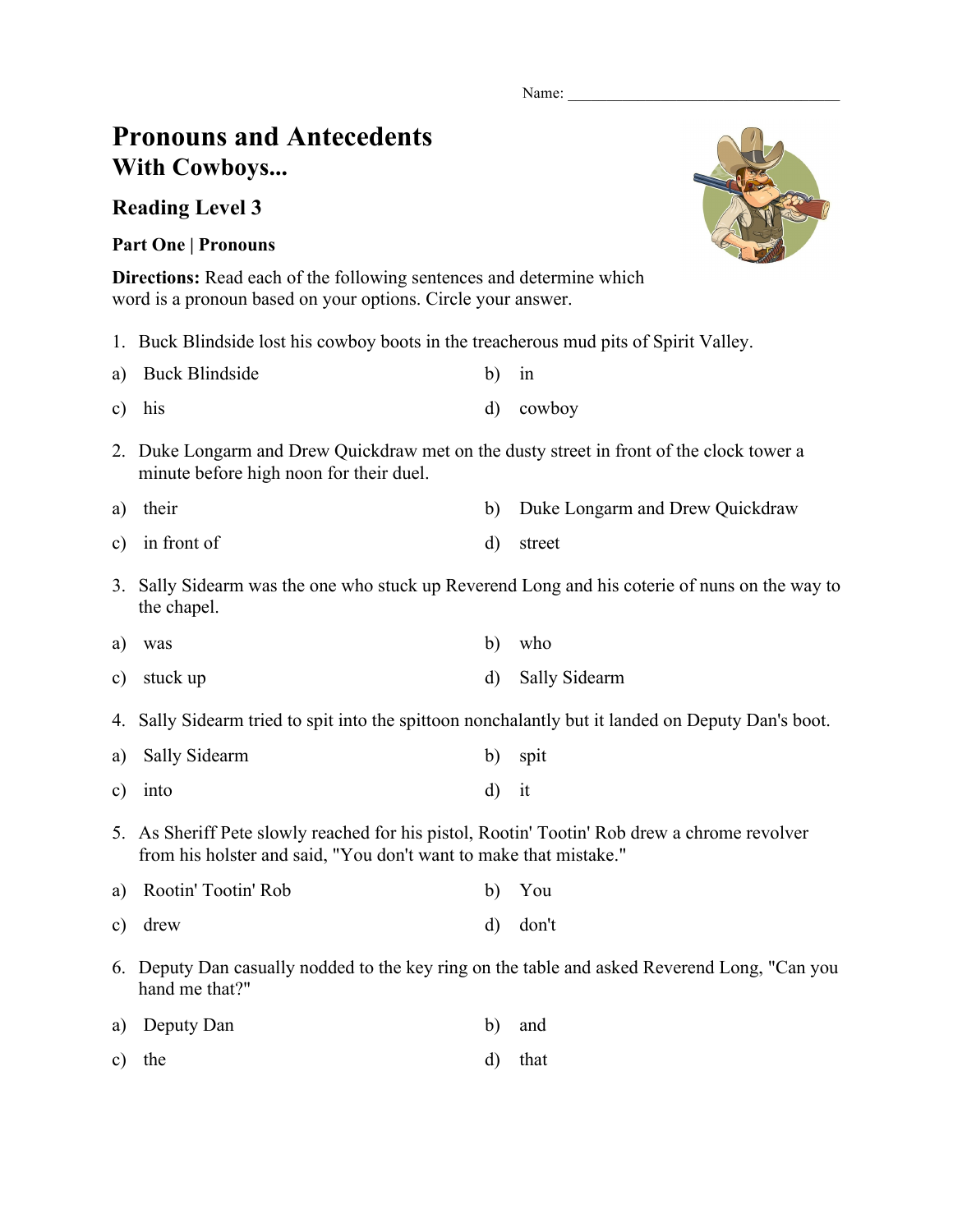|               | 7. Buck Blindside used to be a lone wolf until he met Rootin' Tootin' Rob and formed the crime<br>duo known as the Tornado Boys. |              |                     |  |  |
|---------------|----------------------------------------------------------------------------------------------------------------------------------|--------------|---------------------|--|--|
| a)            | wolf                                                                                                                             | b)           | lone wolf           |  |  |
| $\mathbf{c})$ | he                                                                                                                               | $\mathbf{d}$ | until               |  |  |
|               | 8. Granny Annie felt that she couldn't catch a baseball with a mitt yet alone a dangerous criminal<br>like Rootin' Tootin' Rob.  |              |                     |  |  |
| a)            | she                                                                                                                              | b)           | mitt                |  |  |
| $\mathbf{c})$ | catch                                                                                                                            | $\rm d$      | Granny Annie        |  |  |
|               | 9. Chief Bearpaw admired the wild horses as they galloped freely through the golden fields.                                      |              |                     |  |  |
| a)            | fields                                                                                                                           | b)           | they                |  |  |
| $\mathbf{c})$ | through                                                                                                                          | $\rm d$      | horses              |  |  |
| 10.           | "Fill up this here bag for me, darling," snarled Rootin' Tootin' Rob to the frightened bank<br>teller.                           |              |                     |  |  |
| a)            | me                                                                                                                               | b)           | Rootin' Tootin' Rob |  |  |
| $\mathbf{c})$ | bank teller                                                                                                                      | $\mathbf{d}$ | to                  |  |  |
| 11.           | Deputy Dan saw the wild horses galloping through the golden wheat fields and wanted to<br>own one.                               |              |                     |  |  |
| a)            | horses                                                                                                                           | b)           | own                 |  |  |
| $\mathbf{c})$ | Deputy Dan                                                                                                                       | d)           | one                 |  |  |
| 12.           | "This is ours now," said Buck Blindside as he snatched a pink purse from an elderly woman<br>during the train car robbery.       |              |                     |  |  |
| a)            | <b>Buck Blindside</b>                                                                                                            | b)           | from                |  |  |
| $\mathbf{c})$ | ours                                                                                                                             | $\rm d$      | purse               |  |  |
| 13.           | "Drop your guns now," bellowed a squinting Sheriff Pete to the startled members of the<br>Tornado Boys.                          |              |                     |  |  |
| a)            | now                                                                                                                              | b)           | your                |  |  |
| C)            | guns                                                                                                                             | $\rm d$      | Sheriff Pete        |  |  |

## **Part Two | Antecedents**

**Directions:** Read each of the following sentences and determine which word is an antecedent. Circle your answer.

14. Chief Bearpaw prayed by himself at Spirit Cliff and overlooked the tribe's ancient lands.

| a) Chief Bearpaw | b) Spirit Cliff  |
|------------------|------------------|
| c) prayed        | d) tribe's lands |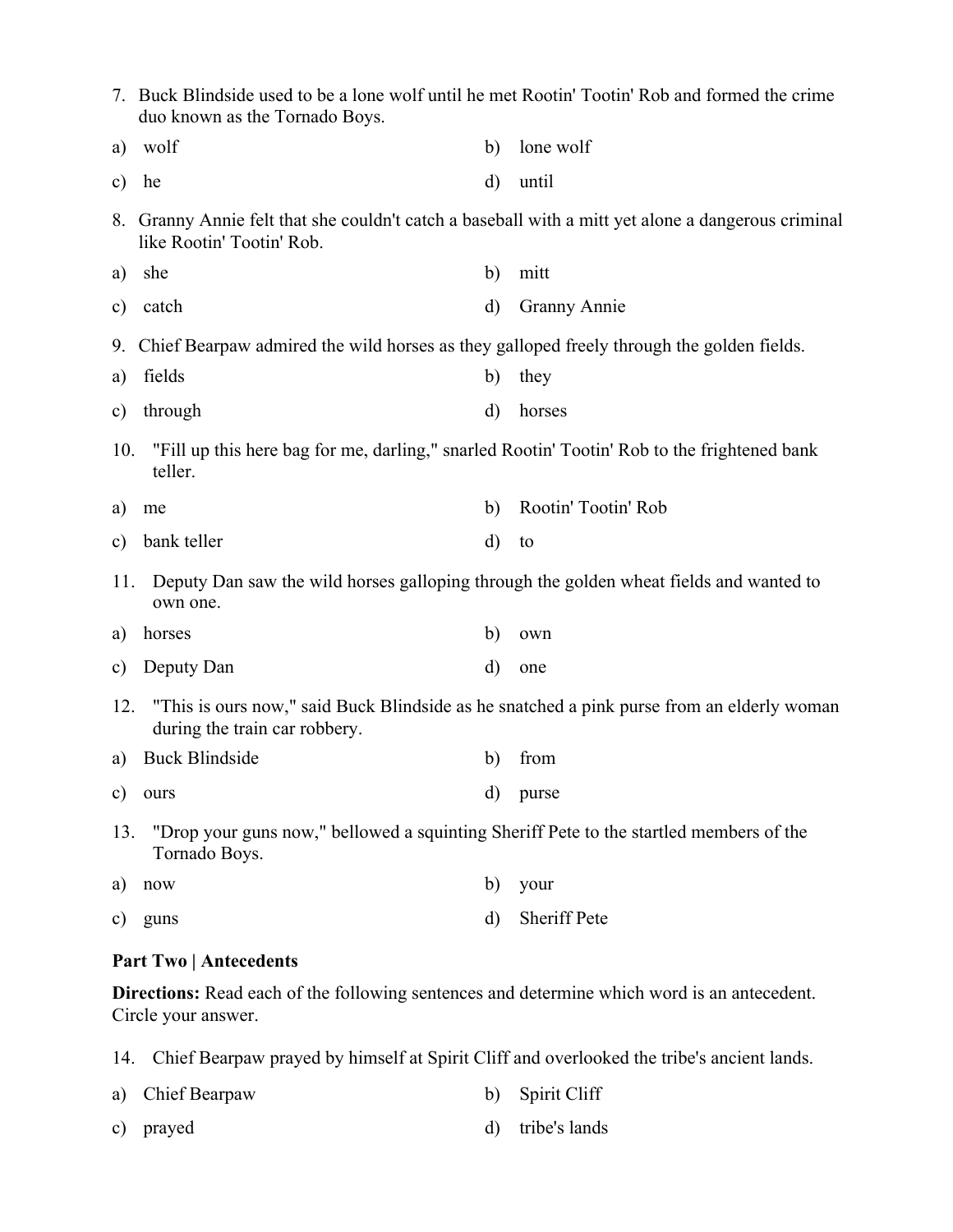15. Sally Sidearm spun her pistol around on her finger before putting it back in her holster with one quick movement. a) her b) Sally Sidearm c) spun d) pistol 16. Rootin' Tootin' Rob thought that he forgot his gun in his other cowboy pants but he found it just in time for the shootout. a) time b) forgot c) shootout d) gun 17. Drew Quickdraw sauntered to the hoedown but was disappointed to find that no one was there. a) Drew Quickdraw b) went c) hoedown d) to 18. Sheriff Pete and Deputy Dan were worried that they would be late to the gunfight between Drew Quickdraw and Rootin' Tootin' Rob at the OK Corral. a) gunfight b) late c) Drew Quickdraw and Rootin' Tootin' Rob d) Sheriff Pete and Deputy Dan 19. Duke Longarm caught a no-good rustler trying to steal his horse from in front of the saloon so he shot him full of more holes than a slice of Swiss cheese. a) rustler b) holes c) horse d) saloon 20. Sheriff Pete and Deputy Dan quickly rode to the bakery and arrived by twilight but it was already closed. a) Sheriff Pete and Deputy Dan b) bakery c) closed d) twilight 21. Chief Bearpaw warned the cowboys that Cactus Valley would not be a safe place for them if the treaty were violated. a) Chief Bearpaw b) place c) cowboys d) Cactus Valley 22. Rootin' Tootin' Rob stormed into the courthouse and shot it up with that lowdown nogoodnik Buck Blindside. a) Rootin' Tootin' Rob b) Buck Blindside c) stormed d) courthouse